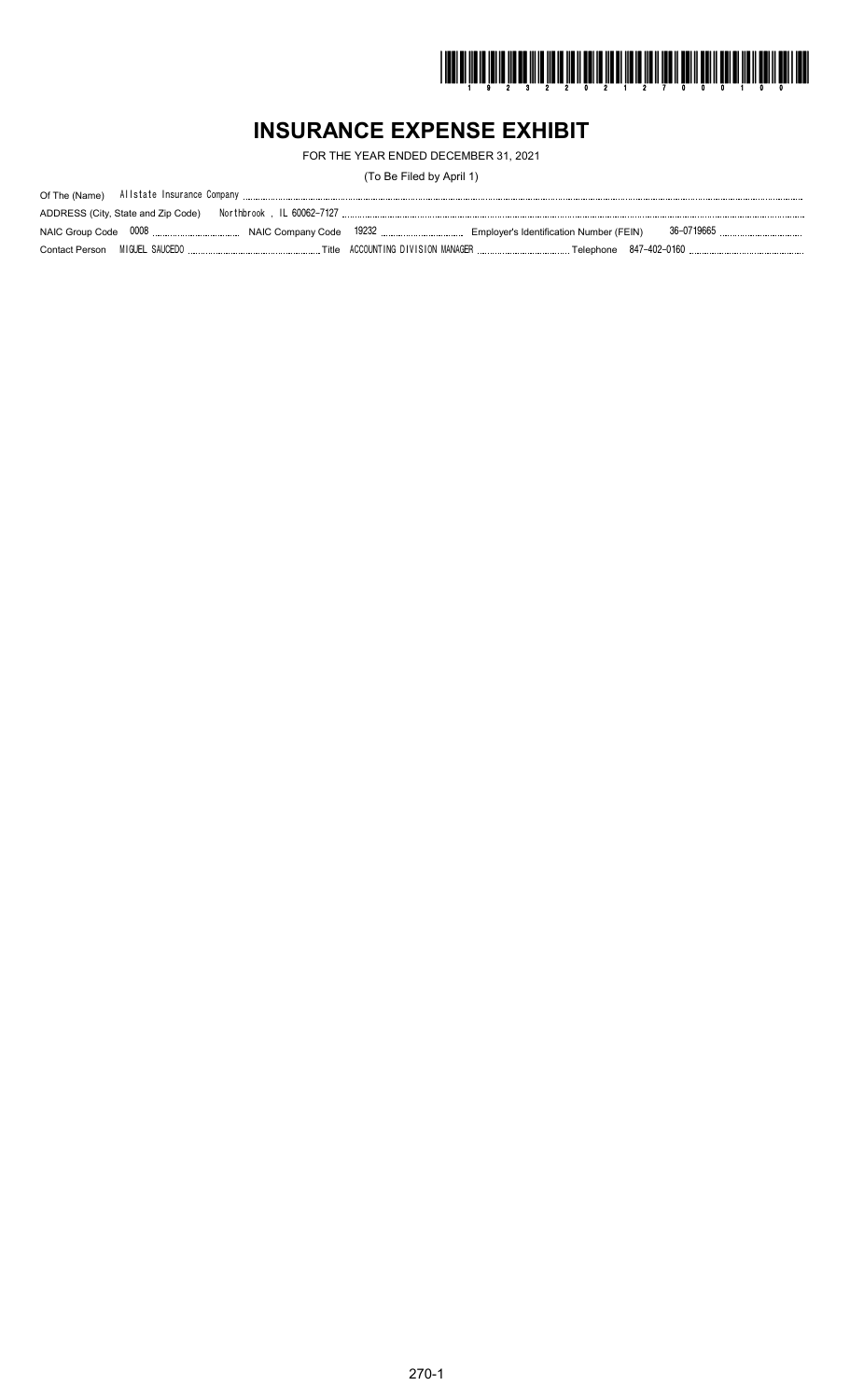# **INTERROGATORIES**

| 1.  | Change in reserve for deferred maternity and other similar benefits are reflected in:                                                       |                |
|-----|---------------------------------------------------------------------------------------------------------------------------------------------|----------------|
|     |                                                                                                                                             |                |
|     |                                                                                                                                             |                |
|     |                                                                                                                                             | X <sub>1</sub> |
|     |                                                                                                                                             |                |
| 2.  | Indicate amounts received from securities subject to proration for federal tax purposes. Report amounts in whole dollars only:              |                |
|     |                                                                                                                                             |                |
|     |                                                                                                                                             |                |
|     |                                                                                                                                             |                |
|     |                                                                                                                                             |                |
|     |                                                                                                                                             |                |
| 3.  | Indicate amounts shown in the Annual Statement for the following items. Report amounts in whole dollars only:                               |                |
|     |                                                                                                                                             |                |
|     |                                                                                                                                             |                |
|     |                                                                                                                                             |                |
| 4.1 | The information provided in the Insurance Expense Exhibit will be used by many persons to estimate the allocation of expenses and profit to |                |
| 4.2 |                                                                                                                                             |                |
|     | Statement may be attached.                                                                                                                  |                |
|     |                                                                                                                                             |                |

4.3 If yes, explain:

The Miscellaneous taxes unassigned reflected on Parts II and III are tax expenses that were incurred in states and provinces where Allstate Insurance Company is licensed but does not write any business.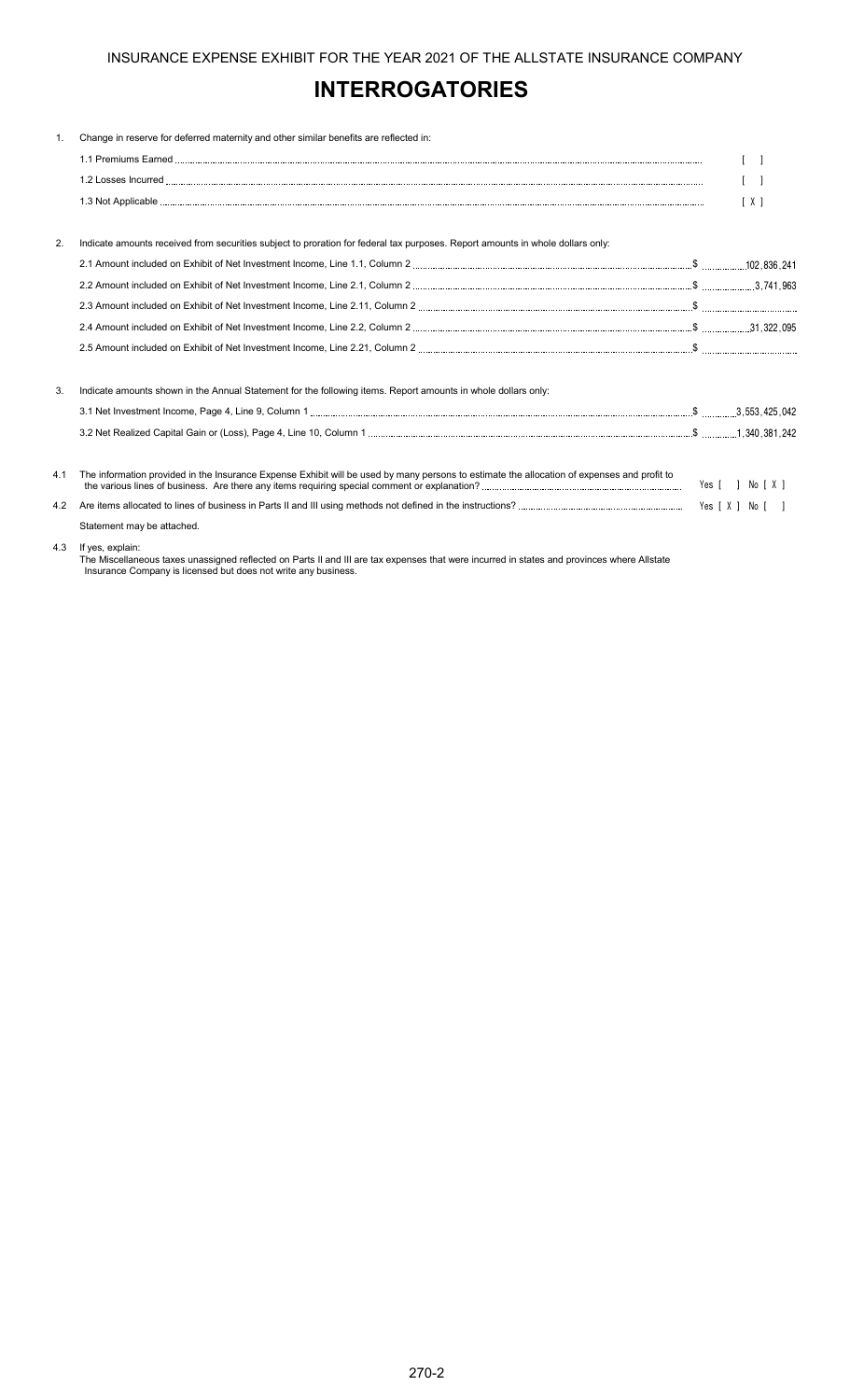# **PART I - ALLOCATION TO EXPENSE GROUPS**

|       |                                            |                 | (\$000 OMITTED)                                                                          |                                    |                 |                     |                       |
|-------|--------------------------------------------|-----------------|------------------------------------------------------------------------------------------|------------------------------------|-----------------|---------------------|-----------------------|
|       |                                            | 1               |                                                                                          | <b>Other Underwriting Expenses</b> |                 | 5                   | 6                     |
|       |                                            |                 | $\overline{2}$<br>Acquisition, Field                                                     |                                    | 4               |                     |                       |
|       |                                            |                 | Supervision and                                                                          |                                    |                 |                     |                       |
|       |                                            | Loss Adjustment | Collection                                                                               | General                            | Taxes, Licenses | Investment          |                       |
|       | <b>Operating Expense Classifications</b>   | Expense         | <b>Expenses</b>                                                                          | Expenses                           | and Fees        | Expenses            | <b>Total Expenses</b> |
| 1.    | Claim adjustment services:                 |                 |                                                                                          |                                    |                 |                     |                       |
|       |                                            |                 |                                                                                          |                                    |                 |                     |                       |
|       |                                            |                 |                                                                                          |                                    |                 |                     |                       |
|       |                                            |                 |                                                                                          |                                    |                 |                     |                       |
|       |                                            |                 |                                                                                          |                                    |                 |                     | 83,508                |
|       | 1.4 Net claim adjustment services (Lines   |                 |                                                                                          |                                    |                 |                     |                       |
|       |                                            |                 |                                                                                          |                                    |                 |                     |                       |
| 2.    | Commission and brokerage:                  |                 |                                                                                          |                                    |                 |                     |                       |
|       |                                            |                 |                                                                                          |                                    |                 |                     |                       |
|       | 2.2 Reinsurance assumed excluding          |                 |                                                                                          |                                    |                 |                     |                       |
|       |                                            |                 |                                                                                          |                                    |                 |                     |                       |
|       | 2.3 Reinsurance ceded excluding            |                 |                                                                                          |                                    |                 |                     |                       |
|       |                                            |                 |                                                                                          |                                    |                 |                     |                       |
|       |                                            |                 |                                                                                          |                                    |                 |                     |                       |
|       |                                            |                 |                                                                                          |                                    |                 |                     |                       |
|       |                                            |                 |                                                                                          |                                    |                 |                     |                       |
|       |                                            |                 |                                                                                          |                                    |                 |                     |                       |
|       |                                            |                 |                                                                                          |                                    |                 |                     |                       |
|       | 2.8 Net commission and brokerage (Lines    |                 |                                                                                          |                                    |                 |                     |                       |
|       |                                            |                 |                                                                                          |                                    |                 |                     |                       |
| 3.    |                                            |                 |                                                                                          |                                    |                 |                     |                       |
| 4.    |                                            |                 |                                                                                          |                                    |                 |                     | L1.219.633            |
|       |                                            |                 |                                                                                          |                                    |                 |                     |                       |
| 5.    |                                            |                 | 176                                                                                      | 19,250                             |                 | $\overline{4}$      |                       |
| 6.    |                                            |                 |                                                                                          |                                    |                 |                     |                       |
| 7.    |                                            |                 |                                                                                          |                                    |                 |                     |                       |
| 8.    | Salary related items:                      |                 |                                                                                          |                                    |                 |                     |                       |
|       |                                            |                 |                                                                                          |                                    |                 |                     |                       |
|       |                                            |                 |                                                                                          |                                    |                 |                     |                       |
|       |                                            |                 |                                                                                          |                                    |                 |                     |                       |
| 9.    |                                            |                 | 93,594                                                                                   | 117,597                            |                 | $\frac{1}{2}$ 5.984 | 421,149               |
| 10.   |                                            |                 | $\begin{array}{c} \begin{array}{c} \begin{array}{c} \end{array} \end{array} \end{array}$ | $\ldots$ 3,685                     |                 | 114                 |                       |
| 11.   |                                            |                 |                                                                                          |                                    |                 |                     |                       |
|       |                                            |                 |                                                                                          |                                    |                 |                     |                       |
| 12.   |                                            |                 |                                                                                          | 9,858                              |                 |                     | 29,684                |
| 13.   |                                            |                 | 56,082                                                                                   | 121,440                            |                 |                     | 260.666               |
| 14.   |                                            |                 |                                                                                          | 14,214                             |                 | $\frac{1}{260}$     | .41,464<br>.          |
| 15.   | Cost or depreciation of EDP equipment      |                 |                                                                                          |                                    |                 |                     |                       |
|       |                                            |                 |                                                                                          |                                    |                 |                     | 357,977               |
| 16.   |                                            |                 |                                                                                          | 15, 120                            |                 | $\frac{1}{2}$ 4,762 | .29.495<br>.          |
| 17.   | Postage, telephone and telegraph,          |                 |                                                                                          |                                    |                 |                     |                       |
|       |                                            |                 |                                                                                          |                                    |                 |                     | 175,442               |
|       |                                            | .665            |                                                                                          | .38,864                            |                 |                     | .43,326               |
| 18.   |                                            |                 |                                                                                          | .                                  |                 |                     |                       |
| 19.   |                                            |                 | .2.095.739                                                                               | 1,799,203                          |                 | 79,035              | 5,875,688             |
| 20.   | Taxes. licenses and fees:                  |                 |                                                                                          |                                    |                 |                     |                       |
|       | 20.1 State and local insurance taxes       |                 |                                                                                          |                                    |                 |                     |                       |
|       | deducting guaranty association             |                 |                                                                                          |                                    |                 |                     |                       |
|       |                                            |                 |                                                                                          |                                    |                 |                     |                       |
|       |                                            |                 |                                                                                          |                                    | .858,856        |                     | .858,856<br>.         |
|       | 20.2 Insurance department licenses and     |                 |                                                                                          |                                    |                 |                     |                       |
|       |                                            |                 |                                                                                          |                                    | .66,550<br>.    |                     | .66,550<br>.          |
|       | 20.3 Gross guaranty association            |                 |                                                                                          |                                    |                 |                     |                       |
|       |                                            |                 |                                                                                          |                                    |                 |                     |                       |
|       | 20.4 All other (excluding Federal and      |                 |                                                                                          |                                    |                 |                     |                       |
|       |                                            |                 |                                                                                          |                                    |                 |                     |                       |
|       | 20.5 Total taxes, licenses and fees (Lines |                 |                                                                                          |                                    |                 |                     |                       |
|       |                                            |                 |                                                                                          |                                    |                 |                     | 1979,860              |
| 21.   |                                            |                 |                                                                                          |                                    |                 |                     | 38,166                |
| 22.   |                                            |                 |                                                                                          |                                    |                 |                     |                       |
|       |                                            |                 |                                                                                          |                                    |                 |                     |                       |
| 23.   |                                            |                 |                                                                                          |                                    |                 |                     |                       |
| 24.   | Aggregate write-ins for miscellaneous      | 388,707         | (233, 906)                                                                               | 762, 126                           |                 | 9,170               | 926,098               |
|       | operating expenses                         |                 |                                                                                          |                                    |                 |                     |                       |
| 25.   | TOTAL EXPENSES INCURRED                    | 2,779,174       | 5,690,888                                                                                | 2,561,329                          | 979,860         | 131,072             | 12, 142, 324          |
|       | <b>DETAILS OF WRITE-INS</b>                |                 |                                                                                          |                                    |                 |                     |                       |
| 2401. |                                            |                 | 137,211                                                                                  | .534,681<br>.                      |                 |                     | 1,431,622             |
| 2402. |                                            |                 |                                                                                          | $\ldots$ 30,374                    |                 |                     | 30,375                |
|       |                                            |                 |                                                                                          |                                    |                 |                     |                       |
| 2403. |                                            |                 |                                                                                          | 271,884                            |                 |                     | (138,058)             |
| 2498. | Summary of remaining write-ins for Line    |                 |                                                                                          |                                    |                 |                     |                       |
|       |                                            | (304, 200)      | $\ldots$ (18,828)                                                                        | (74, 812)<br>.                     |                 | <br>                | (397, 841)<br>.       |
| 2499. | Totals (Lines 2401 through 2403 plus       |                 |                                                                                          |                                    |                 |                     |                       |
|       | 2498)(Line 24 above)                       | 388,707         | (233, 906)                                                                               | 762, 126                           |                 | 9,170               | 926,098               |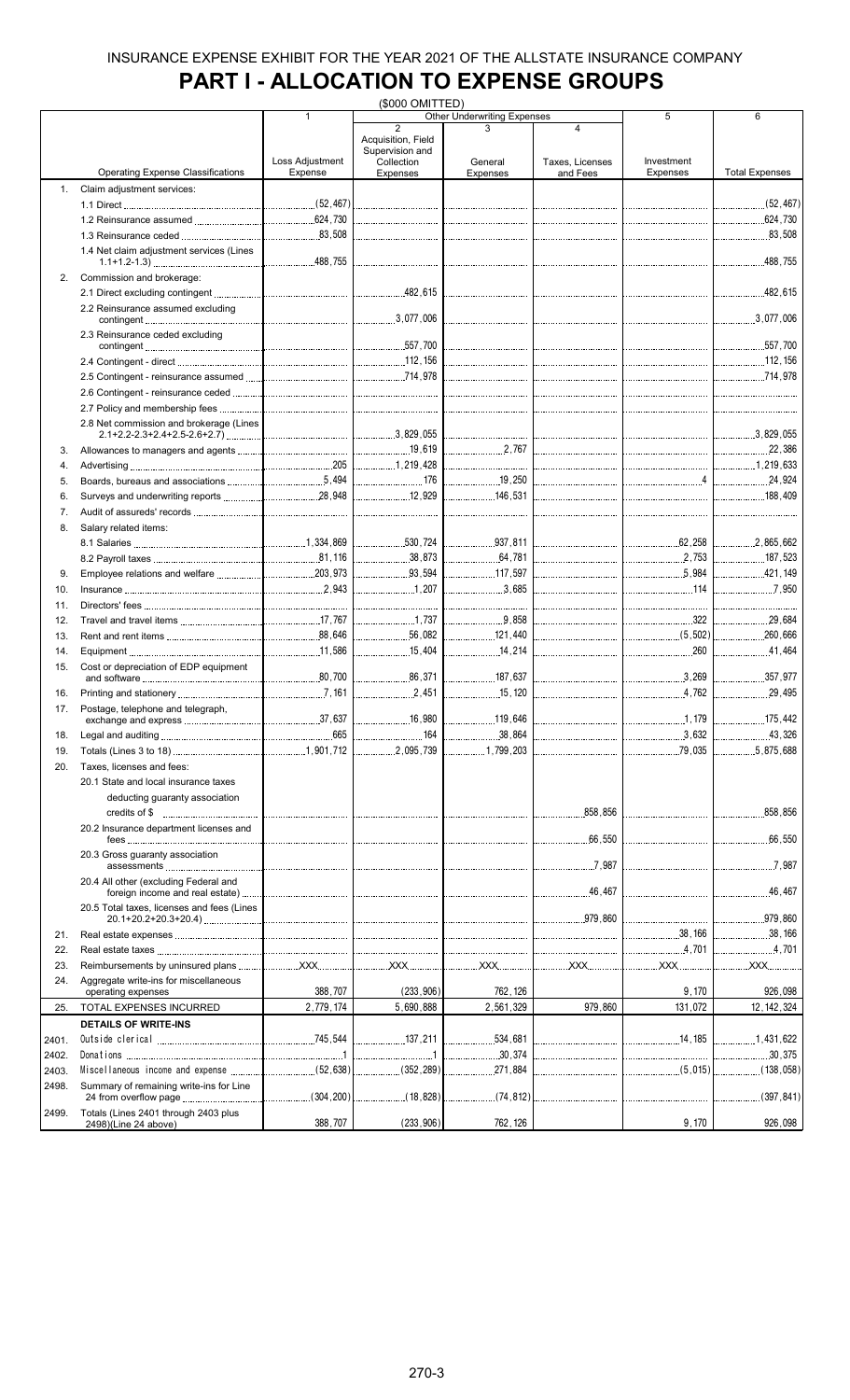## **PART II - ALLOCATION TO LINES OF BUSINESS NET OF REINSURANCE**

PREMIUMS, LOSSES, EXPENSES, RESERVES AND PROFITS AND PERCENTAGES TO PREMIUMS EARNED FOR BUSINESS NET OF REINSURANCE (\$000 OMITTED)

|                |                                                    |                            |                |                           |                |                                   |     |                                                |               |                                         | Loss Adjustment Expense |                                          |         |                                                  |           |                                       |          | <b>Loss Adjustment Expense</b>                |                  |                                     |        |                  |       |
|----------------|----------------------------------------------------|----------------------------|----------------|---------------------------|----------------|-----------------------------------|-----|------------------------------------------------|---------------|-----------------------------------------|-------------------------|------------------------------------------|---------|--------------------------------------------------|-----------|---------------------------------------|----------|-----------------------------------------------|------------------|-------------------------------------|--------|------------------|-------|
|                |                                                    |                            |                |                           |                |                                   |     |                                                |               |                                         |                         |                                          |         |                                                  |           |                                       |          |                                               |                  |                                     |        |                  |       |
|                |                                                    | <b>Premiums Written</b>    |                | <b>Premiums Earned</b>    |                | Dividends to                      |     |                                                |               | Defense and Cost                        |                         |                                          |         |                                                  |           | Defense and Cost                      |          |                                               |                  | <b>Unearned Premium</b>             |        |                  |       |
|                |                                                    | (Pg. 8, Pt. 1B,<br>Col. 6) |                | (Pg. 6, Pt. 1,<br>Col. 4) |                | Policyholders<br>(Pg. 4, Line 17) |     | <b>Incurred Loss</b><br>(Pg. 9, Pt. 2, Col. 7) |               | <b>Containment Expenses</b><br>Incurred |                         | Adjusting and Other<br>Expenses Incurred |         | <b>Unpaid Losses</b><br>(Pg. 10, Pt. 2A, Col. 8) |           | <b>Containment Expenses</b><br>Unpaid |          | Adjusting and Other<br><b>Expenses Unpaid</b> |                  | Reserves<br>(Pg. 7, Pt. 1A, Col. 5) |        | Agents' Balances |       |
|                |                                                    | $\overline{1}$             | $\overline{2}$ | $\mathcal{R}$             | $\overline{4}$ | 5                                 | 6   |                                                | 8             | $\mathbf{q}$                            | 10                      | 11                                       | 12      | 13                                               | 14        | 15                                    | 16       | 17                                            | 18               | 19                                  | 20     | 21               | 22    |
|                |                                                    | Amount                     | %              | Amount                    | %              | Amount                            | 0/2 | Amount                                         | $\frac{0}{0}$ | Amount                                  | $\frac{0}{0}$           | Amount                                   | $\%$    | Amount                                           | %         | Amount                                | %        | Amount                                        | %                | Amount                              | $\%$   | Amount           | $\%$  |
|                | Fire                                               | .68, 888                   | XXX.           | .57,092                   | 100.0          |                                   |     | 46,513                                         | .81.5         | .2,418                                  | .4.2                    | (518)                                    | (0.9)   | .27.040                                          | .47.4     | .2.276                                | .4.0     | .2,022                                        | .3.5             | .35,238                             | .61.7  | .9.425           | .16.5 |
| 2.1            | <b>Allied Lines</b>                                | .17,764                    | XXX.           | .10,661                   | 100.0          |                                   |     | .3.436                                         | 32.2          | .141                                    | .1.3                    | - 3                                      | 0.0     | .5,255                                           | .49.3     | .343                                  | .3.2     | 625                                           | .5.9             | .7.985                              | .74.9  | .3,602           | 33.8  |
| 2.2            | Multiple Peril Crop.                               | .25,096                    | XXX.           | .11.469                   | 100.0          |                                   |     | .3.394                                         | 29.6          | (8)                                     | (0.1)                   |                                          | 0.0     | 3.678                                            | .32.1     | .48                                   | .0.4     |                                               | 0.0              | .13.627                             | .118.8 | .5.088           | 44.4  |
| 2.3            | Federal Flood.                                     |                            | XXX.           |                           | 100.0          |                                   |     |                                                |               |                                         |                         | .9.744                                   |         |                                                  |           |                                       |          | .5,553                                        |                  |                                     |        | (69, 524)        |       |
| 2.4            | Private Crop                                       |                            | XXX.           |                           | 100.0          |                                   |     |                                                |               |                                         |                         |                                          |         |                                                  |           |                                       |          |                                               |                  |                                     |        |                  |       |
| 2.5            | Private Flood                                      |                            | XXX.           |                           | 100.0          |                                   |     |                                                |               |                                         |                         |                                          |         |                                                  |           |                                       |          |                                               |                  |                                     |        |                  |       |
| 3.             | Farmowners Multiple Peril                          | .25,704                    | XXX.           | .15,905                   | 100.0          |                                   |     | .5,597                                         | 35.2          | (139)                                   | (0.9)                   |                                          |         | 7,399                                            | .46.5     | .239                                  | .1.5     |                                               |                  | .9.799                              | .61.6  | .492             | .3.1  |
| $\overline{a}$ | Homeowners Multiple Peril                          | .9,083,040                 | .XXX.          | .8,508,523                | 100.0          |                                   |     | .5,504,944                                     | .64.7         | 195,710                                 | .2.3                    | .555,085                                 | .6.5    | .2,088,987                                       | .24.6     | .268,883                              | .3.2     | 129,530                                       | .1.5             | 5,037,933                           | .59.2  | 1,730,235        | .20.3 |
| 5.1            | Commercial Multiple Peril (Non-                    | 697,791                    | XXX            | .607,455                  | 100.0          |                                   |     | 403, 111                                       | 66.4          | 3,669                                   | 0.6                     | 43,087                                   | 7.1     | 168,389                                          | .27.7     | 9,629                                 | .1.6     | .17,360                                       | 2.9              | 349,790                             | 57.6   | 106, 115         | 17.5  |
|                | Liability Portion)                                 |                            |                |                           |                |                                   |     |                                                |               |                                         |                         |                                          |         |                                                  |           |                                       |          |                                               |                  |                                     |        |                  |       |
| 5.2            | Commercial Multiple Peril (Liability<br>Portion).  | 134,805                    | XXX.           | .133.917                  | 100.0          |                                   |     | .13, 115                                       | 9.8           | (2,081)                                 | (1.6)                   | .3.137                                   | 2.3     | 131,492                                          | .98.2     | 20,786                                | 15.5     | .11,031                                       | 8.2              | 68,557                              | .51.2  | .20,500          | .15.3 |
| 6.             | Mortgage Guaranty.                                 |                            | XXX.           |                           | 100.0          |                                   |     |                                                |               |                                         |                         |                                          |         |                                                  |           |                                       |          |                                               |                  |                                     |        |                  |       |
| 8.             | Ocean Marine                                       | 8,307                      | XXX.           | .8,002                    | 100.0          |                                   |     | .5,103                                         | 63.8          | .66                                     | 0.8                     | .692                                     | 8.6     | .1,064                                           | .13.3     | .108                                  | .1.3     | .94                                           | .1.2             | .3,873                              | 48.4   | .1,684           | 21.0  |
| 9              | <b>Inland Marine</b>                               | .202.482                   | XXX            | 195,596                   | 100.0          |                                   |     | .67,348                                        | .34.4         | .2,599                                  | .1.3                    | 8.900                                    | .4.5    | .17,571                                          | .9.0      | 1,258                                 | 0.6      | .3,003                                        | .1.5             | 98,578                              | .50.4  | .39,405          | .20.1 |
| 10.            | <b>Financial Guaranty</b>                          |                            | .XXX.          |                           | 100.0          |                                   |     |                                                |               |                                         |                         |                                          |         |                                                  |           |                                       |          |                                               |                  |                                     |        |                  |       |
| 11.            | <b>Medical Professional Liability</b>              |                            | XXX.           |                           | 100.0          |                                   |     | (36)                                           |               | (14)                                    |                         | . 1                                      |         | .25                                              |           | .12                                   |          |                                               |                  |                                     |        |                  |       |
| 12.            | Earthquake                                         | .5.653                     | XXX.           | 4.190                     | 100.0          |                                   |     | (56)                                           | (1.3)         | .10                                     | 0.2                     | .64                                      | .1.5    | .136                                             | .3.2      | q                                     | .0.2     | .22                                           | .0.5             | .2,684                              | 64.0   | .539             | .12.9 |
| 13.            | Group A&H (See Interrogatory 1).                   | 625.695                    | XXX.           | .616.036                  | 100.0          |                                   |     | 406,682                                        | 66.0          | 100                                     | 0.0                     | 6.899                                    | 1.1     | 159.965                                          | .26.0     |                                       | 0.0      | 6.899                                         | .1.1             | 9.659                               | .1.6   | 126,864          | .20.6 |
| 14.            | Credit A&H                                         |                            | XXX.           |                           | 100.0          |                                   |     |                                                |               |                                         |                         |                                          |         |                                                  |           |                                       |          |                                               |                  |                                     |        |                  |       |
| 15.            | Other A&H (See Interrogatory 1).                   | 156,937                    | XXX.           | .151,875                  | 100.0          |                                   |     | 64,621                                         | 42.5          | .10                                     | 0.0                     | .751                                     | .0.5    | 30,053                                           | .19.8     |                                       |          | .751                                          | .0.5             | .5,062                              | .3.3   | .31,820          | .21.0 |
| 16.            | Workers' Compensation                              | .27                        | XXX.           | .33                       | 100.0          |                                   |     | (1,643)                                        | (5,052.2)     | .178                                    | 548.4                   | .808                                     | 2,483.9 | 57,908                                           | 78,070.5  | .3.351                                | 10,303.9 | .5,262                                        | 16, 180.5        |                                     |        |                  | .17.0 |
| 17.1           | Other Liability - Occurrence                       | 449,395                    | XXX            | 392,930                   | 100.0          |                                   |     | 214,849                                        | 54.7          | 8,823                                   | 2.2                     | 17,503                                   | .4.5    | 886,289                                          | .225.6    | 67.161                                | .17.1    | 34.148                                        | .8.7             | 247,872                             | 63.1   | 80,370           | 20.5  |
| 17.2           | Other Liability - Claims-Made                      | 158                        | XXX.           | .158                      | 100.0          |                                   |     |                                                |               |                                         |                         |                                          |         |                                                  |           |                                       |          |                                               |                  |                                     | .0.3   |                  | .1.1  |
| 17.3           | Excess Workers' Compensation                       |                            | XXX.           |                           | 100.0          |                                   |     |                                                |               |                                         |                         |                                          |         |                                                  |           |                                       |          |                                               |                  |                                     |        |                  |       |
| 18.            | Products Liability.                                | .395                       | XXX.           | .421                      | 100.0          |                                   |     | .37,791                                        | 8.974.8       | .36.353                                 | 8.633.3                 | .4.118                                   | .977.9  | .718.168                                         | 170.555.2 | .200.765                              | 47.679.0 | 49.812                                        | 11.829.8         | 176                                 | .41.9  | .80              | .19.0 |
| 19.1, 19.2     | Private Passenger Auto Liability                   | 13,923,873                 | XXX.           | 13.449.965                | 100.0          |                                   |     | 9,263,781                                      | 68.9          | 158.131                                 | .1.2                    | 962.415                                  | .7.2    | 10.947.632                                       | .81.4     | 1,622,755                             | .12.1    | 514.729                                       | .3.8             | .3.713.789                          | .27.6  | 2,543,574        | .18.9 |
| 19.3, 19.4     | Commercial Auto Liability                          | 724,880                    | XXX.           | .658.255                  | 100.0          |                                   |     | .544,239                                       | 82.7          | .63, 119                                | .9.6                    | 26,873                                   | .4.1    | .1,057,996                                       | 160.7     | 153,680                               | .23.3    | 47,753                                        | .7.3             | 246,745                             | .37.5  | 104,712          | 15.9  |
| 21.1           | Private Passenger Auto Physical                    |                            |                |                           |                |                                   |     |                                                |               |                                         |                         |                                          |         |                                                  |           |                                       |          |                                               |                  |                                     |        |                  |       |
|                | Damage                                             | .11, 119, 984              | XXX.           | 10,725,463                | 100.0          |                                   |     | .6, 274, 003                                   | 58.5          | .6,961                                  | .0.1                    | 637,637                                  | .5.9    | .345,201                                         | 3.2       | .29,693                               | .0.3     | .98,486                                       | .0.9             | .2,979,445                          | .27.8  | .2,050,564       | .19.1 |
| 21.2           | Commercial Auto Physical Damage                    | .209,699                   | XXX.           | 168,836                   | 100.0          |                                   |     | .112,349                                       | 66.5          | .3.443                                  | .2.0                    | .9.891                                   | .5.9    | 23,789                                           | .14.1     | .99                                   | .0.1     | .204                                          | .0.1             | 86,433                              | .51.2  | .38,669          | .22.9 |
| 22.            | Aircraft (all perils).                             |                            | XXX.           |                           | 100.0          |                                   |     | .49                                            |               | .15                                     |                         | (3)                                      |         | .2,144                                           |           | .80                                   |          | .38                                           |                  |                                     |        |                  |       |
| 23.            | Fidelity                                           |                            | XXX.           | - 5                       | 100.0          |                                   |     |                                                | (1.6)         |                                         | (0.8)                   |                                          | .127.6  |                                                  | 7.1       |                                       | 0.0      |                                               | .131.5           |                                     | .31.1  |                  | .13.9 |
| 24.            | Suretv                                             | 70                         | XXX.           | 49                        | 100.0          |                                   |     |                                                |               |                                         |                         |                                          |         | .34                                              | 68.5      | - 1                                   | 2.7      |                                               | .0.1             | 21                                  | 42.8   |                  | .4.1  |
| 26.            | Burglary and Theft                                 |                            | XXX.           |                           | 100.0          |                                   |     |                                                | 12 17.986.3   |                                         | (79.0)                  | $\mathbf{R}$                             | 4.583.8 |                                                  | ,466.4    |                                       | (66.3)   |                                               | 1,465.6          |                                     |        |                  | 6.0   |
| 27.            | Boiler and Machinery                               |                            | XXX.           |                           | 100.0          |                                   |     | (139)                                          |               | (16)                                    |                         |                                          |         | .864                                             |           | .42                                   |          | 176                                           |                  |                                     |        | (841)            |       |
| 28.            | Credit                                             | .23.116                    | XXX.           | .14.008                   | 100.0          |                                   |     | 2.915                                          | 20.8          | .343                                    | .2.5                    |                                          | 0.0     | 2.312                                            | .16.5     | .173                                  | .1.2     |                                               | 0.0              | .9.108                              | 65.0   | .503             | .3.6  |
| 29.            | International                                      |                            | XXX.           |                           | 100.0          |                                   |     |                                                |               |                                         |                         |                                          |         |                                                  |           |                                       |          |                                               |                  |                                     |        |                  |       |
| 30.            | Warranty                                           | .102.584                   | .XXX.          | .93,073                   | 100.0          |                                   |     | .57,493                                        | 61.8          | .9,209                                  | .9.9                    | .3.184                                   | 3.4     | .3.514                                           | 3.8       |                                       |          |                                               |                  | 29,326                              | .31.5  | 20,800           | .22.3 |
| 31, 32, 33     | Reinsurance - Nonproportional                      |                            |                |                           | 100.0          |                                   |     | 51                                             |               | .56                                     |                         |                                          |         |                                                  |           | .76                                   |          |                                               |                  |                                     |        |                  |       |
|                | Assumed                                            |                            | XXX            |                           |                |                                   |     |                                                |               |                                         |                         |                                          |         | 1,373                                            |           |                                       |          |                                               |                  |                                     |        |                  |       |
| 34.            | Aggregate write-ins for Other Lines<br>of Business | 14, 113                    | <b>XXX</b>     | 13.003                    | 100.0          |                                   |     | (1, 347)                                       | (10.4)        | (343)                                   | (2.6)                   | 139                                      | 1.1     | 2.642                                            | 20.3      | 106                                   | 0.8      | 88                                            | 0.7              | 6,050                               | 46.5   | 2.075            | 16.0  |
| 35.            | TOTAL (Lines 1 through 34)                         | 37.620.461                 | <b>XXX</b>     | 35.836.920                | 100.0          |                                   |     | 23,028,177                                     | 64.3          | 488.755                                 | 1.4                     | 2.290.419                                | 6.4     | 16.690.922                                       | 46.6      | 2.381.573                             | 6.6      | 927.597                                       | 2.6              | 12,961,752                          | 36.2   | 6.846.763        | 19.1  |
|                | <b>DETAILS OF WRITE-INS</b>                        |                            |                |                           |                |                                   |     |                                                |               |                                         |                         |                                          |         |                                                  |           |                                       |          |                                               |                  |                                     |        |                  |       |
| 3401.          | Identity theft                                     | 14, 113                    | XXX.           | .13,003                   | 100.0          |                                   |     | (1, 347)                                       | (10.4)        | (343)                                   | (2.6)                   | 139                                      | 11      | 2.642                                            | .20.3     | .106                                  | 0.8      | .88                                           | $0.\overline{0}$ | 6.050                               | 46.5   | 2.075            | 16.0  |
| 3402.          | Miscellaneous expense unassigned                   |                            |                |                           |                |                                   |     |                                                |               |                                         |                         |                                          |         |                                                  |           |                                       |          |                                               |                  |                                     |        |                  |       |
|                |                                                    |                            | XXX.           |                           | 100.0          |                                   |     |                                                |               |                                         |                         |                                          |         |                                                  |           |                                       |          |                                               |                  |                                     |        |                  |       |
| 3403.          |                                                    |                            | XXX            |                           |                |                                   |     |                                                |               |                                         |                         |                                          |         |                                                  |           |                                       |          |                                               |                  |                                     |        |                  |       |
| 3498.          | Summary of remaining write-ins for                 |                            |                |                           |                |                                   |     |                                                |               |                                         |                         |                                          |         |                                                  |           |                                       |          |                                               |                  |                                     |        |                  |       |
|                | Line 34 from overflow page                         |                            | XXX.           |                           | 100.0          |                                   |     |                                                |               |                                         |                         |                                          |         |                                                  |           |                                       |          |                                               |                  |                                     |        |                  |       |
| 3499.          | Totals (Lines 3401 thru 3403 plus                  |                            |                |                           |                |                                   |     |                                                |               |                                         |                         |                                          |         |                                                  |           |                                       |          |                                               |                  |                                     |        |                  |       |
|                | 3498)(Line 34 above)                               | 14, 113                    | XXX            | 13,003                    | 100.0          |                                   |     | (1, 347)                                       | (10.4)        | (343)                                   | (2.6)                   | 139                                      | 1.1     | 2,642                                            | 20.3      | 106                                   | 0.8      | 88                                            | 0.7              | 6,050                               | 46.5   | 2,075            | 16.0  |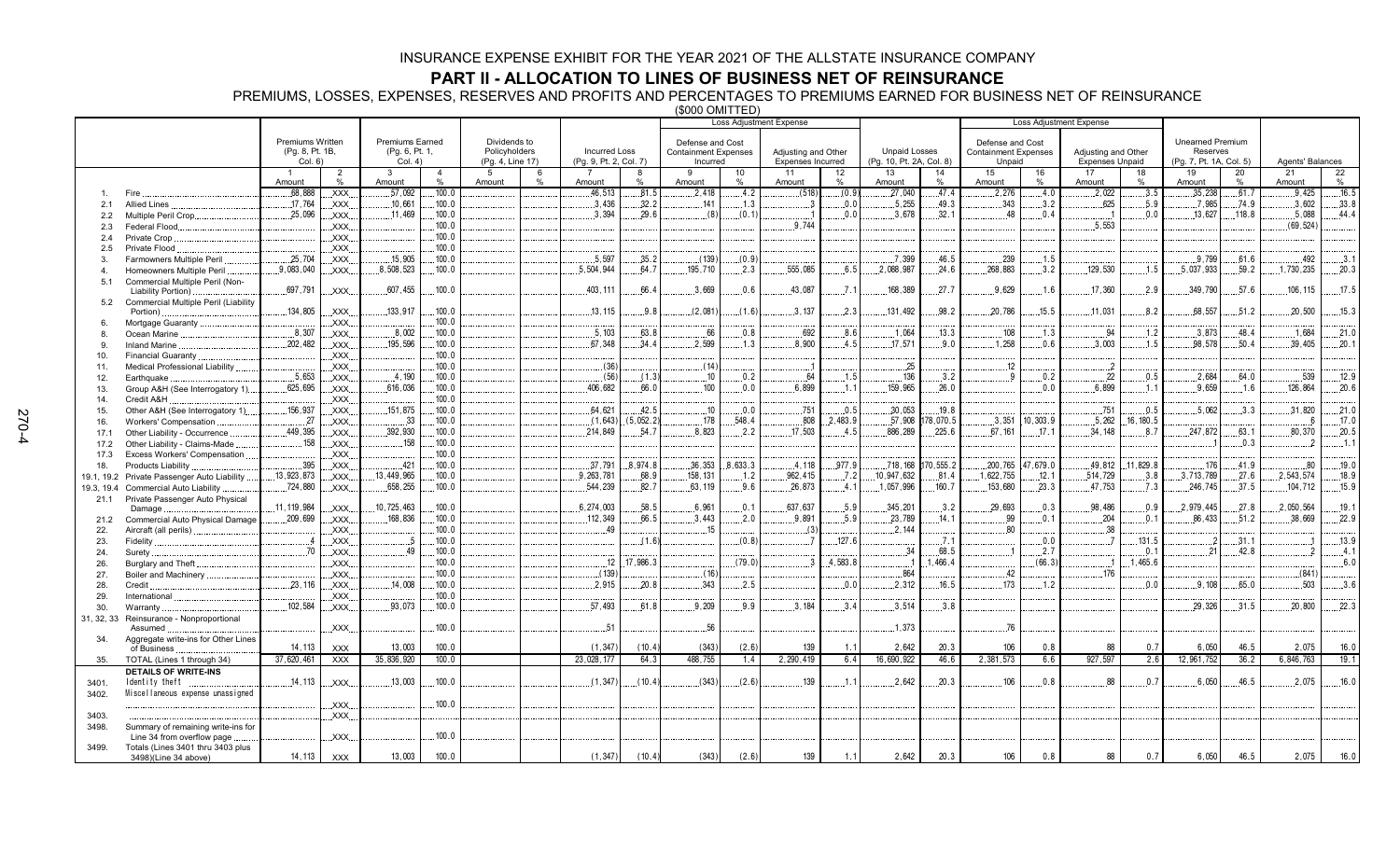**PART II - ALLOCATION TO LINES OF BUSINESS NET OF REINSURANCE (Continued)**<br>PREMIUMS, LOSSES, EXPENSES, RESERVES AND PROFITS AND PERCENTAGES TO PREMIUMS EARNED FOR BUSINESS NET OF REINSURANCE<br>———————————————————————————————

|                |                                      |                                                           |       |                                   |         | Other Underwriting Expenses              |               |                                                           |               |                                  |       |                                         |          |                                           |           |                                        |             |                                        |             |                             |                  |
|----------------|--------------------------------------|-----------------------------------------------------------|-------|-----------------------------------|---------|------------------------------------------|---------------|-----------------------------------------------------------|---------------|----------------------------------|-------|-----------------------------------------|----------|-------------------------------------------|-----------|----------------------------------------|-------------|----------------------------------------|-------------|-----------------------------|------------------|
|                |                                      |                                                           |       |                                   |         | Other Acquisitions, Field                |               |                                                           |               |                                  |       |                                         |          |                                           |           | Profit or Loss                         |             |                                        |             |                             |                  |
|                |                                      |                                                           |       | Taxes, Licenses &                 |         | Supervision, and Collection              |               |                                                           |               | Other Income Less Other          |       |                                         |          | Investment Gain                           |           | Excluding                              |             |                                        |             |                             |                  |
|                |                                      | Commission and Brokerage                                  |       | Fees Incurred                     |         | Expenses Incurred                        |               |                                                           |               | Expenses                         |       | Pre-Tax Profit or Loss                  |          | on Funds                                  |           | <b>Investment Gain</b>                 |             | Investment Gain                        |             |                             |                  |
|                |                                      | <b>Expenses Incurred</b><br>(IEE Pt. 1, Line 2.8, Col. 2) |       | (IEE Pt. 1, Line<br>20.5, Col. 4) |         | (IEE Pt. 1, Line 25<br>minus 2.8 Col. 2) |               | General Expenses Incurred<br>(IEE Pt. 1, Line 25, Col. 3) |               | (Pg. 4, Line 15<br>minus Line 5) |       | <b>Excluding All</b><br>Investment Gain |          | Attributable to Insurance<br>Transactions |           | Attributable to<br>Capital and Surplus |             | Attributable to<br>Capital and Surplus |             | <b>Total Profit or Loss</b> |                  |
|                |                                      | 23                                                        | 24    | 25                                | 26      | 27                                       | 28            | 29                                                        | 30            | 31                               | 32    | 33                                      | 34       | 35                                        | 36        | 37                                     | 38          | 39                                     | 40          | 41                          | 42               |
|                |                                      | Amount                                                    | %     | Amount                            | $\%$    | Amount                                   | $\frac{0}{0}$ | Amount                                                    | $\frac{0}{0}$ | Amount                           | $\%$  | Amount                                  | %        | Amount                                    | $\%$      | Amount                                 | %           | Amount                                 | $\%$        | Amount                      | $\%$             |
|                | Fire                                 | .3,088                                                    | .5.4  | .1.321                            | .2.3    | (40)                                     | (0.1)         | .6,775                                                    | .11.9         | .758                             | .1.3  | (1,706)                                 | (3.0)    | .4,722                                    | .8.3      | .3,016                                 | .5.3        | 3,971                                  | .7.0        | .6,987                      | .12.2            |
| 2.1            | <b>Allied Lines</b>                  | 136                                                       | .1.3  | .540                              | . 5 . 1 | (145)                                    | (1.4)         | .3.483                                                    | .32.7         | .449                             | .4.2  | .3,516                                  | .33.0    | .672                                      | 6.3       | 4.189                                  | .39.3       | .687                                   | .6.4        | .4.876                      | .45.7            |
| 2.2            | Multiple Peril Crop                  | .81                                                       | .0.7  | .758                              | 6.6     | (434)                                    | (3.8)         | 4.926                                                     | 43.0          | 714                              | 6.2   | 3.464                                   | .30.2    | .604                                      | .5.3      | .4,068                                 | .35.5       | .743                                   | .6.5        | .4.811                      | 41.9             |
| 2.3            | Federal Flood.                       | .314                                                      |       | .1.107                            |         | (16, 264)                                |               | (7.872)                                                   |               |                                  |       | .12.971                                 |          | .5,010                                    |           | .17.981                                |             | 187                                    |             | 18.169                      |                  |
| 2.4.           | Private Crop                         |                                                           |       |                                   |         |                                          |               |                                                           |               |                                  |       |                                         |          |                                           |           |                                        |             |                                        |             |                             |                  |
| 2.5            | Private Flood                        |                                                           |       |                                   |         |                                          |               |                                                           |               |                                  |       |                                         |          |                                           |           |                                        |             |                                        |             |                             |                  |
| 3.             | Farmowners Multiple Peril            | 54                                                        | .0.3  | .787                              | .5.0    | (460)                                    | (2.9)         | .5.144                                                    | 32.3          | .745                             | .4.7  | .5,668                                  | .35.6    | .892                                      | .5.6      | 6,559                                  | .41.2       | .865                                   | 5.4         | .7.424                      | 46.7             |
| $\overline{a}$ | Homeowners Multiple Peril            | .1,029,382                                                | .12.1 | .248,934                          | .2.9    | .430,266                                 | .5.1          | .356,011                                                  | .4.2          | .59,204                          | .0.7  | .247,394                                | .2.9     | .520,405                                  | 6.1       | .767,798                               | .9.0        | .620,240                               | 7.3         | .1,388,038                  | .16.3            |
| 5.1            | Commercial Multiple Peril (Non-      |                                                           |       |                                   |         |                                          |               |                                                           |               |                                  |       |                                         |          |                                           |           |                                        |             |                                        |             |                             |                  |
|                | Liability Portion).                  | 68.312                                                    | .11.2 | .19,028                           | 3.1     | .31,979                                  | .5.3          | .78.583                                                   | .12.9         | .10, 122                         | .1.7  | (30, 192)                               | (5.0)    | .34, 174                                  | .5.6      | .3,981                                 | .0.7        | 42.704                                 | $\dots 7.0$ | 46.685                      | .7.7             |
| 5.2            | Commercial Multiple Peril (Liability | 11,999                                                    | .9.0  | .2,742                            | .2.0    | .7.119                                   | .5.3          | .9.806                                                    | .7.3          | .756                             | 0.6   | .88,836                                 | 66.3     | 22,958                                    | 17.1      | .111,794                               | 83.5        | .13,624                                | .10.2       | 125,418                     | .93.7            |
|                | Portion)<br>Mortgage Guaranty.       |                                                           |       |                                   |         |                                          |               |                                                           |               |                                  |       |                                         |          |                                           |           |                                        |             |                                        |             |                             |                  |
| $\mathbf{a}$   | Ocean Marine                         | .994                                                      | .12.4 | .157                              | .2.0    | .713                                     | .8.9          | .574                                                      | .7.2          | .55                              | .0.7  | (242)                                   | (3.0)    | .301                                      | .3.8      | .59                                    | .0.7        | .535                                   | .6.7        | .594                        | .7.4             |
| $\mathbf{q}$   | <b>Inland Marine</b>                 | .25,966                                                   | .13.3 | 4,732                             | 2.4     | .12.246                                  | 6.3           | 12,366                                                    | 6.3           | 933                              | 0.5   | .62,374                                 | .31.9    | .6,677                                    | 3.4       | .69.051                                | 35.3        | .12, 771                               | 6.5         | 81,823                      | .41.8            |
| 10.            | Financial Guaranty                   |                                                           |       |                                   |         |                                          |               |                                                           |               |                                  |       |                                         |          |                                           |           |                                        |             |                                        |             |                             |                  |
| 11.            | Medical Professional Liability.      |                                                           |       |                                   |         |                                          |               |                                                           |               |                                  |       | 49                                      |          | . . 8                                     |           | .57                                    |             |                                        |             | .59                         |                  |
| 12.            | Earthquake.                          | 269                                                       | 6.4   | .156                              | 3.7     | .88                                      | 2.1           | .725                                                      | 17.3          | 95                               | .2.3  | 3,029                                   | .72.3    | .172                                      | .4.1      | .3,201                                 | .76.4       | .245                                   | .5.8        | 3,446                       | 82.2             |
| 13.            | Group A&H (See Interrogatory 1)      | .176.873                                                  | 28.7  | 28.391                            | 4.6     |                                          |               | 34                                                        | 0.0           |                                  |       | (2.943)                                 | (0.5)    | .2.620                                    | 0.4       | (322)                                  | (0.1)       | 23.101                                 | 3.7         | 22.778                      | .3.7             |
| 14.            | Credit A&H                           |                                                           |       |                                   |         |                                          |               |                                                           |               |                                  |       |                                         |          |                                           |           |                                        |             |                                        |             |                             |                  |
| 15.            | Other A&H (See Interrogatory 1)      | .51.295                                                   | 33.8  | .5.617                            | 3.7     |                                          |               |                                                           |               |                                  |       | .29.580                                 | .19.5    | .125                                      | .0.1      | .29,705                                | .19.6       | 5.630                                  | .3.7        | 35,335                      | .23.3            |
| 16.            | Workers' Compensation                |                                                           |       | . . 11                            | .35.2   |                                          |               | .1.315                                                    | 4.044.0       |                                  | 0.9   | (637)                                   | ,958.2)  | 7,682                                     | .23,621.6 | .7.045                                 | 21,663.4    | .2,228                                 | .6,852.0    | .9.273                      | .28,515.4        |
| 17.1           | Other Liability - Occurrence         | 46.333                                                    | .11.8 | .10.174                           | 2.6     | 24.699                                   | 6.3           | .34.771                                                   | 8.8           | 5.514                            | 1.4   | .41,294                                 | .10.5    | 123.409                                   | .31.4     | 164,704                                | 41.9        | .57,779                                | .14.7       | 222.482                     | .56.6            |
| 17.2           | Other Liability - Claims-Made        |                                                           |       |                                   |         |                                          |               |                                                           |               |                                  |       | 158                                     | .100.0   |                                           | 0.0       | 158                                    | 100.0       |                                        | .3.3        | 163                         | .103.2           |
| 17.3           | <b>Excess Workers' Compensation</b>  |                                                           |       |                                   |         |                                          |               |                                                           |               |                                  |       |                                         |          |                                           |           |                                        |             |                                        |             |                             |                  |
| 18.            | Products Liability                   |                                                           |       |                                   |         |                                          |               |                                                           |               |                                  |       |                                         |          |                                           |           |                                        |             |                                        |             |                             |                  |
|                |                                      |                                                           |       |                                   |         |                                          |               |                                                           |               |                                  |       |                                         | 18,512.0 |                                           |           |                                        |             |                                        |             |                             |                  |
|                |                                      | .28                                                       | .6.6  |                                   | 1.2     |                                          | .2.1          | .65                                                       | .15.5         | $\dots(2)$                       | (0.6) | (77, 950)                               |          | .108,971                                  | .25,879.3 | .31,022                                | 7,367.3     | .31,482                                | 7,476.6     |                             | 62,504 .14,843.8 |
| 19.1, 19.2     | Private Passenger Auto Liability     | .1,272,281                                                | .9.5  | .353,514                          | .2.6    | .739,774                                 | .5.5          | .1, 105, 303                                              | .8.2          | .86,732                          | .0.6  | (318, 504)                              | (2.4)    | .1,465,951                                | .10.9     | .1.147.448                             | .8.5        | .1.039.984                             | 7.7         | .2.187.432                  | .16.3            |
| 19.3, 19.4     | <b>Commercial Auto Liability</b>     | .40,697                                                   | .6.2  | .22,752                           | .3.5    | .9,001                                   | .1.4          | .81,238                                                   | .12.3         | .3.098                           | .0.5  | (126, 567)                              | (19.2)   | .128,338                                  | .19.5     | .1,770                                 | .0.3        | .66,248                                | .10.1       | 68,018                      | .10.3            |
| 21.1           | Private Passenger Auto Physical      |                                                           |       |                                   |         |                                          |               |                                                           |               |                                  |       |                                         |          |                                           |           |                                        |             |                                        |             |                             |                  |
|                | Damage                               | .1.087.741                                                | .10.1 | 272, 180                          | .2.5    | .623,060                                 | .5.8          | 835, 183                                                  | .7.8          | 52,225                           | .0.5  | 1,040,923                               | .9.7     | 94,967                                    | 0.9       | 1, 135, 890                            | 10.6        | .521,987                               | .4.9        | .1,657,876                  | .15.5            |
| 21.2           | Commercial Auto Physical Damage      | 9.445                                                     | .5.6  | 5.480                             | .3.2    | 99                                       | 0.1           | .26, 153                                                  | .15.5         | 2.363                            | 1.4   | 4,339                                   | .2.6     | .5,309                                    | 3.1       | .9.648                                 | .5.7        | .9.230                                 | .5.5        | 18.878                      | .11.2            |
| 22.            | Aircraft (all perils)                |                                                           |       |                                   |         |                                          |               |                                                           |               |                                  |       | (61)                                    |          | .264                                      |           | .203                                   |             | .76                                    |             | 279                         |                  |
| 23.            | <b>Fidelity</b>                      |                                                           | 4.9   |                                   | 1.0     |                                          | .1.6          |                                                           | 12.1          |                                  | (0.1) | (2)                                     | (44.9)   |                                           | .11.2     | (2)                                    | (33.7)      |                                        | .8.3        | (1)                         | (25.5)           |
| 24.            | Surety                               |                                                           |       |                                   |         |                                          |               |                                                           |               |                                  |       | 49                                      | 100.0    |                                           | .10.2     | .54                                    | .110.2      |                                        | .6.3        | .57                         | 116.5            |
| 26.            | Burglary and Theft.                  |                                                           |       |                                   |         |                                          |               |                                                           |               |                                  |       |                                         | 22,390.5 |                                           |           |                                        | (22, 085.8) |                                        |             |                             | (21, 994.9)      |
|                |                                      |                                                           |       |                                   |         |                                          |               |                                                           |               |                                  |       |                                         |          |                                           |           |                                        |             |                                        |             |                             |                  |
| 27.            | <b>Boiler and Machinery</b>          | .249                                                      |       | .56                               |         | .80                                      |               | .598                                                      |               | (35)                             | 0.6   | (15)<br>(864)                           |          | .189                                      | .304.6    | (15)<br>(676)                          |             | .39                                    | .90.9       | (15)<br>(637)               |                  |
| 28.            | Credit                               | 13                                                        | .0.1  | 640                               | .4.6    | (412)                                    | (2.9)         | 4.564                                                     | 32.6          | .661                             | .4.7  | .6,604                                  | .47.1    | .569                                      | .4.1      | .7.173                                 | .51.2       | .701                                   | .5.0        | 7.874                       | .56.2            |
| 29.            | International                        |                                                           |       |                                   |         |                                          |               |                                                           |               |                                  |       |                                         |          |                                           |           |                                        |             |                                        |             |                             |                  |
| 30.            | Warranty                             | 2.416                                                     | 2.6   |                                   |         |                                          |               | 344                                                       | 0.4           |                                  |       | 20.427                                  | .21.9    | 1.136                                     | .1.2      | 21,563                                 | 23.2        | 4.009                                  | 4.3         | 25.572                      | 27.5             |
| 31, 32, 33     | Reinsurance - Nonproportional        |                                                           |       |                                   |         |                                          |               |                                                           |               |                                  |       |                                         |          |                                           |           |                                        |             |                                        |             |                             |                  |
|                | Assumed                              |                                                           |       |                                   |         |                                          |               |                                                           |               |                                  |       | (107)                                   |          | 181                                       |           | 74                                     |             | 52                                     |             | 127                         |                  |
| 34.            | Aggregate write-ins for Other Lines  |                                                           |       |                                   |         |                                          |               |                                                           |               |                                  |       |                                         |          |                                           |           |                                        |             |                                        |             |                             |                  |
|                | of Business                          | 1,091                                                     | 8.4   | 776                               | 6.0     | 455                                      | 3.5           | 1,239                                                     | 9.5           | 189                              | 1.5   | 11, 181                                 | 86.0     | 442                                       | 3.4       | 11,623                                 | 89.4        | 777                                    | 6.0         | 12,400                      | 95.4             |
| 35.            | TOTAL (Lines 1 through 34)           | 3,829,055                                                 | 10.7  | 979,860                           | 2.7     | 1,861,833                                | 5.2           | 2,561,329                                                 | 7.1           | 224,576                          | 0.6   | 1,022,067                               | 2.9      | 2,536,753                                 | 7.1       | 3,558,820                              | 9.9         | 2,459,907                              | 6.9         | 6,018,727                   | 16.8             |
|                | <b>DETAILS OF WRITE-INS</b>          |                                                           |       |                                   |         |                                          |               |                                                           |               |                                  |       |                                         |          |                                           |           |                                        |             |                                        |             |                             |                  |
| 3401.          | Identity theft                       | .1.091                                                    | .8.4  | .377                              | .2.9    | 455                                      | .3.5          | 1,234                                                     | .9.5          | .189                             | .1.5  | .11.585                                 | .89.1    | .442                                      | .3.4      | .12,027                                | .92.5       | .777                                   | .6.0        | 12,805                      | 98.5             |
| 3402.          | Miscellaneous expense unassigned     |                                                           |       |                                   |         |                                          |               |                                                           |               |                                  |       |                                         |          |                                           |           |                                        |             |                                        |             |                             |                  |
|                |                                      |                                                           |       | .399                              |         |                                          |               | $\overline{5}$                                            |               |                                  |       | (404)                                   |          |                                           |           | (404)                                  |             |                                        |             | (404)                       |                  |
| 3403.          |                                      |                                                           |       |                                   |         |                                          |               |                                                           |               |                                  |       |                                         |          |                                           |           |                                        |             |                                        |             |                             |                  |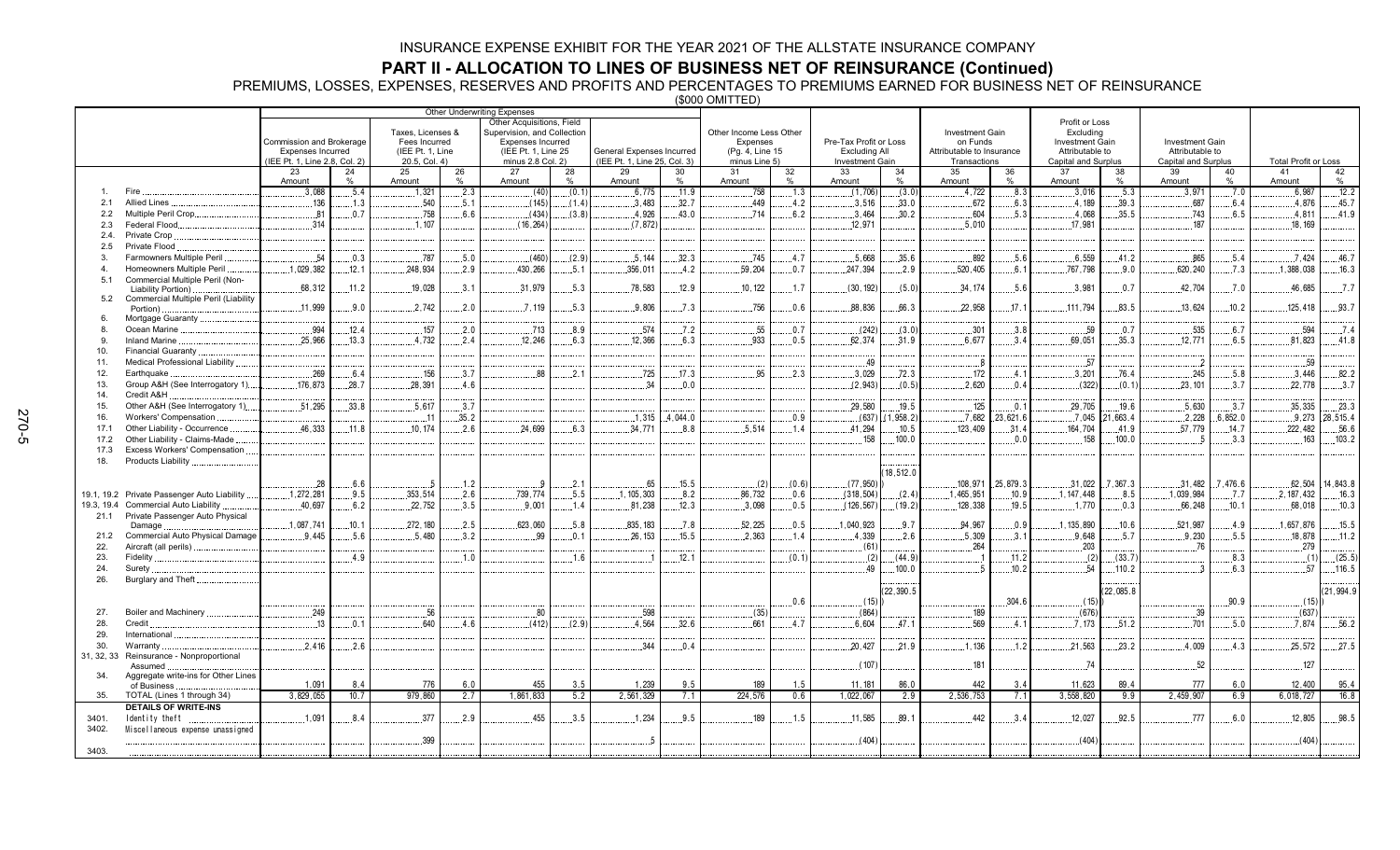| ノー・ソー |                                                |                               |             |  |                                     |       |               |                  |        |      |                               |        |  |  |      |
|-------|------------------------------------------------|-------------------------------|-------------|--|-------------------------------------|-------|---------------|------------------|--------|------|-------------------------------|--------|--|--|------|
|       | Line 34 from overflow page                     |                               |             |  |                                     |       |               |                  |        |      |                               |        |  |  |      |
|       | $i$ nos 3401 this<br>$\ldots$ 2400             |                               |             |  |                                     |       |               |                  |        |      |                               |        |  |  |      |
|       |                                                | ,091                          | $\cdot$ .   |  | <b>v.v</b>                          | 1,239 |               | 189              | l. 181 | 86.0 | 112                           | 11,623 |  |  | 3J.4 |
| NOTE: | <b>ICCTME'</b><br>THE ALLOCATION OF INVESTMENT | $\bigcap$ $\bigcap$ $\bigcap$ | <b>ANIE</b> |  | ACCURATELY DEI<br><b>AUUUNAILLI</b> |       | . ICITA DII 1 | <b>A DADTICI</b> |        |      | <b>E RATE MAKING PROCESS.</b> |        |  |  |      |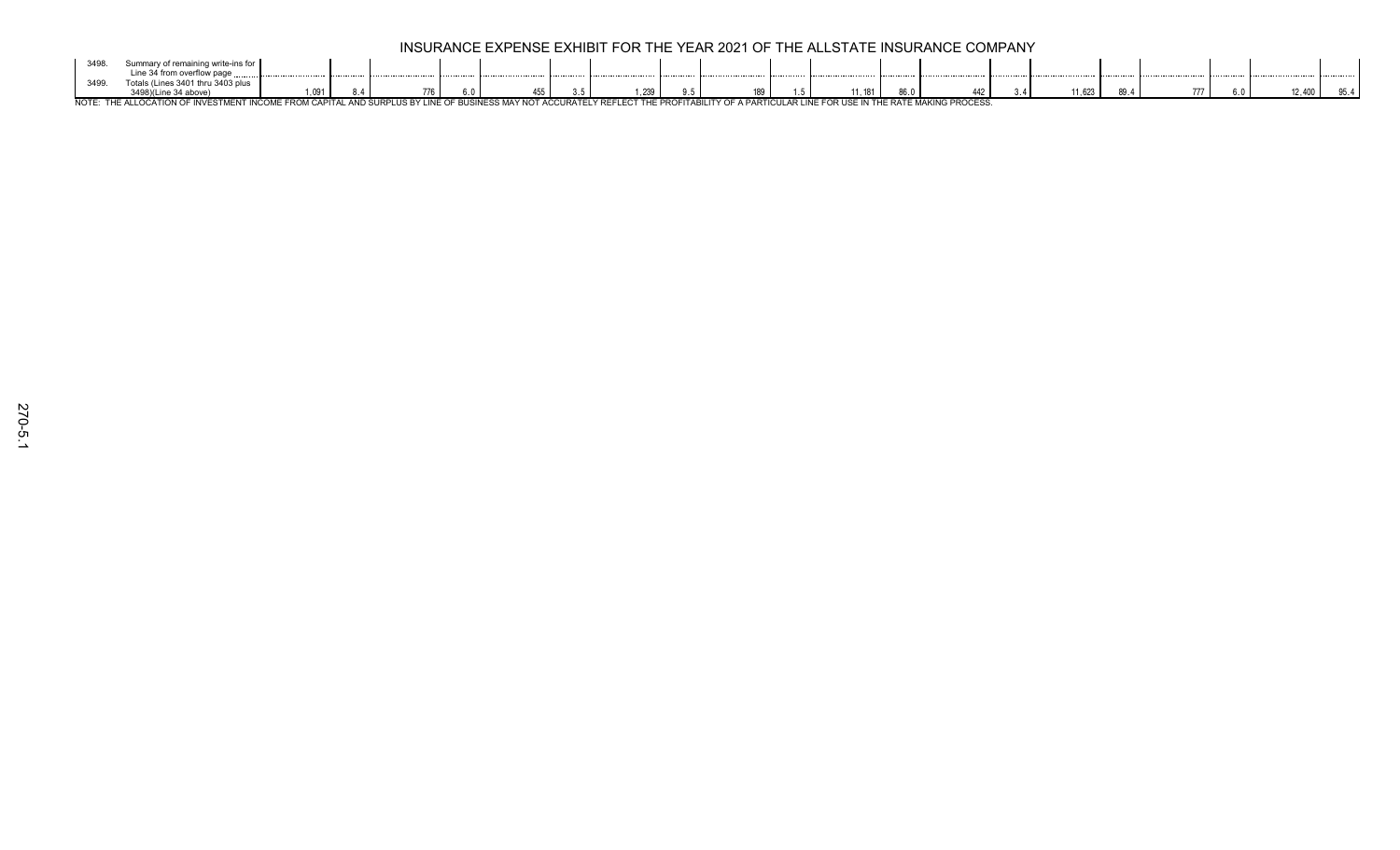## **PART III - ALLOCATION TO LINES OF DIRECT BUSINESS WRITTEN**

PREMIUMS, LOSSES, EXPENSES, RESERVES AND PROFITS, AND PERCENTAGES TO PREMIUMS EARNED FOR DIRECT BUSINESS WRITTEN

(\$000 OMITTED)

|               |                                                       |                        |                        |                          |                     |               |           |                           |          |                             |                    | Loss Adjustment Expense  |          |                           |          |                             |         | <b>Loss Adjustment Expense</b> |          |                         |                     |                  |         |
|---------------|-------------------------------------------------------|------------------------|------------------------|--------------------------|---------------------|---------------|-----------|---------------------------|----------|-----------------------------|--------------------|--------------------------|----------|---------------------------|----------|-----------------------------|---------|--------------------------------|----------|-------------------------|---------------------|------------------|---------|
|               |                                                       |                        |                        |                          |                     | Dividends     |           |                           |          | Defense and Cost            |                    |                          |          |                           |          | Defense and Cost            |         |                                |          |                         |                     |                  |         |
|               |                                                       | Premiums Written       |                        | <b>Premiums Earned</b>   |                     | to            |           | <b>Incurred Loss</b>      |          | <b>Containment Expenses</b> |                    | Adjusting and Other      |          | <b>Unpaid Losses</b>      |          | <b>Containment Expenses</b> |         | Adjusting and Other            |          | <b>Unearned Premium</b> |                     |                  |         |
|               |                                                       | Pg. 8, Pt. 1B, Col. 1) |                        | Sch. T, Line 59, Col. 3) |                     | Policyholders |           | (Sch. T, Line 59, Col. 6) |          | Incurred                    |                    | <b>Expenses Incurred</b> |          | (Sch. T, Line 59, Col. 7) |          | Unpaid                      |         | <b>Expenses Unpaid</b>         |          | Reserves                |                     | Agents' Balances |         |
|               |                                                       |                        | $\overline{2}$<br>$\%$ | 3<br>Amount              | $\overline{4}$<br>% | 5             | 6<br>$\%$ |                           | %        | Q                           | 10<br>%            | 11                       | 12<br>%  | 13                        | 14<br>%  | 15                          | 16<br>% | 17<br>Amount                   | 18<br>%  | 19<br>Amount            | 20<br>$\frac{0}{0}$ | 21<br>Amount     | 22<br>% |
|               | Fire                                                  | Amount<br>.682         | XXX.                   | .701                     | .100.0              | Amount        |           | Amount<br>.452            | .64.5    | Amount<br>$\overline{2}$    | .0.3               | Amount<br>(7)            | (1.0)    | Amount<br>188             | .26.8    | Amount<br>6                 | 0.8     | .134                           | .19.2    | 344                     | .49.1               | (58)             | (8.3)   |
|               |                                                       | .1.464                 |                        | 1.633                    | .100.0              |               |           | .399                      | 24.4     | 14                          | .0.9               | .236                     | 14.4     | 467                       | .28.6    | 12                          | .0.7    | 842                            | 51.6     | .713                    | 43.6                | (125)            | (7.7)   |
| 2.1           | <b>Allied Lines</b>                                   |                        | XXX.                   |                          | .100.0              |               |           |                           |          |                             |                    |                          |          |                           |          |                             |         |                                |          |                         |                     |                  |         |
| $2.2^{\circ}$ | Multiple Peril Crop.<br>Federal Flood.                | .250,602               | XXX.<br>XXX.           | 266.372                  | .100.0              |               |           | 165.468                   | 62.1     |                             |                    | 23.569                   | 8.8      | 23.458                    | 8.8      |                             |         | .5.553                         | .2.1     | 140.934                 | 52.9                | (21, 441)        | (8.0)   |
| 2.3           |                                                       |                        |                        |                          | .100.0              |               |           |                           |          |                             |                    |                          |          |                           |          |                             |         |                                |          |                         |                     |                  |         |
| 2.4           | Private Crop<br>Private Flood                         |                        | XXX.<br>XXX.           |                          | 100.0               |               |           |                           |          |                             |                    |                          |          |                           |          |                             |         |                                |          |                         |                     |                  |         |
| 2.5<br>3.     | Farmowners Multiple Peril                             |                        | XXX                    |                          | 100.0               |               |           |                           |          |                             |                    |                          |          |                           |          |                             |         |                                |          |                         |                     |                  |         |
|               |                                                       | .1,872,319             |                        | .1,835,980               | .100.0              |               |           |                           | .74.4    | 45,621                      | .2.5               | 206,211                  | .11.2    | .707,987                  | .38.6    | .78,869                     | .4.3    | .116, 158                      | 6.3      | .981,979                | .53.5               | (160, 195)       | (8.7)   |
| 4             | Homeowners Multiple Peril                             |                        | XXX.                   |                          |                     |               |           | 1,366,030                 |          |                             |                    |                          |          |                           |          |                             |         |                                |          |                         |                     |                  |         |
| 5.1           | Commercial Multiple Peril (Non-<br>Liability Portion) | .141.371               | XXX.                   | 149,576                  | .100.0              |               |           | 114,496                   | 76.5     | .762                        | 0.5                | 13,452                   | 9.0      | 65,519                    | .43.8    | .3.319                      | 2.2     | .11.582                        | 7.7      | 70,601                  | .47.2               | (12,096)         | (8.1)   |
| 5.2           | Commercial Multiple Peril (Liability                  |                        |                        |                          |                     |               |           |                           |          |                             |                    |                          |          |                           |          |                             |         |                                |          |                         |                     |                  |         |
|               | Portion)                                              | .44,030                | XXX.                   | .46,001                  | .100.0              |               |           | .17,226                   | .37.4    | .1,606                      | 3.5                | .2,482                   | .5.4     | 91.775                    | .199.5   | .13,836                     | .30.1   | .10,622                        | .23.1    | 22,052                  | .47.9               | (3,767)          | (8.2)   |
| 6.            | Mortgage Guaranty                                     |                        | XXX.                   |                          | .100.0              |               |           |                           |          |                             |                    |                          |          |                           |          |                             |         |                                |          |                         |                     |                  |         |
| 8.            | Ocean Marine                                          | .323                   | XXX.                   | .333                     | .100.0              |               |           | 102                       | 30.7     | 6                           | .1.8               | . 3                      | 0.8      | .97                       | .29.0    | -9                          | .2.7    | .19                            | 5.8      | 145                     | 43.6                | (28)             | (8.3)   |
| 9.            | <b>Inland Marine</b>                                  | .49,526                | XXX.                   | .50,257                  | .100.0              |               |           | .15,273                   | 30.4     | 532                         | .1.1               | .3,394                   | 6.8      | 4.159                     | .8.3     | .193                        | .0.4    | .2,276                         | .4.5     | .20,983                 | .41.8               | (4, 237)         | (8.4)   |
| 10.           | Financial Guaranty                                    |                        | XXX                    |                          | .100.0              |               |           |                           |          |                             |                    |                          |          |                           |          |                             |         |                                |          |                         |                     |                  |         |
| 11.           | <b>Medical Professional Liability</b>                 |                        | XXX.                   |                          | 100.0               |               |           |                           |          | (10)                        |                    | . 3                      |          |                           |          | .10                         |         |                                |          |                         |                     |                  |         |
| 12.           | Earthquake                                            | .862                   | XXX.                   | .874                     | .100.0              |               |           | .75                       | .8.6     |                             | .0.4               | .31                      | .3.5     | 40                        | .4.6     |                             | .0.2    | .19                            | .2.2     | .451                    | .51.6               | (74)             | (8.4)   |
| 13.           | Group A&H (See Interrogatory 1)                       |                        | XXX.                   |                          | .100.0              |               |           |                           |          |                             |                    |                          |          |                           |          |                             |         |                                |          |                         |                     |                  |         |
| 14.           | Credit A&H                                            |                        | .XXX.                  |                          | .100.0              |               |           |                           |          |                             |                    |                          |          |                           |          |                             |         |                                |          |                         |                     |                  |         |
| 15.           | Other A&H (See Interrogatory 1)                       |                        | XXX.                   |                          | .100.0              |               |           |                           |          |                             |                    |                          |          |                           |          |                             |         |                                |          |                         |                     |                  |         |
| 16.           | Workers' Compensation                                 |                        | XXX.                   |                          | .100.0              |               |           | (728)                     |          | 414                         |                    | .943                     |          | 29.805                    |          | .1,821                      |         | .4.334                         |          |                         |                     |                  |         |
| 17.1          | Other Liability - Occurrence                          | .84,120                | XXX.                   | 84.494                   | .100.0              |               |           | .21,603                   | 25.6     | 4.592                       | 5.4                | 6.646                    | .7.9     | 383.996                   | 454.5    | 42.458                      | 50.3    | 23.035                         | 27.3     | .42,549                 | 50.4                | (7.197)          | (8.5)   |
| 17.2          | Other Liability - Claims-Made                         |                        | XXX.                   |                          | .100.0              |               |           |                           |          |                             |                    |                          |          |                           |          |                             |         |                                |          |                         |                     |                  |         |
| 17.3          | Excess Workers' Compensation                          |                        | <b>XXX</b>             |                          | .100.0              |               |           |                           |          |                             |                    |                          |          |                           |          |                             |         |                                |          |                         |                     |                  |         |
| 18.           | Products Liability.                                   | .371                   | XXX.                   | .397                     | .100.0              |               |           | 46,803                    | 11,786.0 |                             | 46, 182 .11, 629.5 | .4,761                   | .1,199.0 | .574,786                  | 44,741.8 | .283,067                    | 1,281.7 | .32,660                        | .8,224.4 | 176                     | .44.4               | (32)             | (8.0)   |
|               | 19.1, 19.2 Private Passenger Auto Liability           | .1,095,043             | XXX.                   | .1, 126, 644             | .100.0              |               |           | , 168, 802                | .103.7   | (194, 037)                  | (17.2)             | (440)                    | .0.0     | 1,912,347                 | .169.7   | 198,249                     | .17.6   | 185,556                        | .16.5    | .275,437                | .24.4               | (93, 691)        | (8.3)   |
| 19.3, 19.4    | <b>Commercial Auto Liability</b>                      | .526,726               | XXX.                   | .505,615                 | .100.0              |               |           | 419,572                   | .83.0    | .41,061                     | .8.1               | 16.240                   | .3.2     | .849,311                  | .168.0   | 109,430                     | .21.6   | 36.096                         | . 7.1    | .181,794                | .36.0               | (45,066)         | (8.9)   |
|               | 21.1 Private Passenger Auto Physical                  |                        |                        |                          |                     |               |           |                           |          |                             |                    |                          |          |                           |          |                             |         |                                |          |                         |                     |                  |         |
|               | Damage                                                | .1, 181, 163           | XXX.                   | 1,206,341                | .100.0              |               |           | 432.287                   | 35.8     | .535                        | .0.0               | .64,237                  | .5.3     | 20.758                    | .1.7     | .1,223                      | .0.1    | 20.914                         | .1.7     | 298.448                 | .24.7               | (101.060)        | (8.4)   |
| 21.2          | Commercial Auto Physical Damage                       | .106,547               | XXX.                   | .104,787                 | .100.0              |               |           | .78.660                   | .75.1    | .263                        | .0.3               | .8.323                   | .7.9     | .8.451                    | .8.1     | .261                        | .0.2    | 105                            | .0.1     | .41,804                 | .39.9               | (9, 116)         | (8.7)   |
| 22.           | Aircraft (all perils)                                 |                        | XXX.                   |                          | .100.0              |               |           |                           |          |                             |                    |                          |          |                           |          |                             |         |                                |          |                         |                     |                  |         |
| 23.           | Fidelity                                              |                        | XXX.                   |                          | .100.0              |               |           |                           | (1.6)    |                             | .0.0               |                          | .127.6   |                           | .7.1     |                             | 0.0     |                                | 131.5    |                         | .31.1               |                  | (5.9)   |
| 24.           | Surety.                                               |                        | XXX.                   |                          | .100.0              |               |           |                           |          |                             |                    |                          |          | 34                        | 3,247.6  |                             | .125.7  |                                | .5.1     |                         |                     |                  | (8.6)   |
| 26.           | Burglary and Theft                                    |                        | XXX.                   |                          | 100.0               |               |           | .12                       |          |                             |                    | . . 3                    |          |                           |          |                             |         |                                |          |                         |                     |                  |         |
| 27.           | Boiler and Machinery                                  | .3.398                 | XXX.                   | .3.592                   | .100.0              |               |           | 821                       | 22.9     | (14)                        | (0.4)              | .30                      | 0.8      | 1.269                     | 35.3     | 43                          | .1.2    | 206                            | .5.7     | .1.670                  | 46.5                | (291)            | (8.1)   |
| 28.           | Credit                                                |                        | XXX                    |                          | .100.0              |               |           |                           |          |                             |                    |                          |          |                           |          |                             |         |                                |          |                         |                     |                  |         |
| 29.           | International                                         |                        | <b>XXX</b>             |                          | .100.0              |               |           |                           |          |                             |                    |                          |          |                           |          |                             |         |                                |          |                         |                     |                  |         |
| 30.           | Warranty                                              | .18,930                | XXX.                   | 11,252                   | .100.0              |               |           |                           |          |                             |                    | .2,895                   | .25.7    |                           |          |                             |         |                                |          | 24,936                  | .221.6              | (1,620)          | (14.4)  |
| 34.           | Aggregate write-ins for Other Lines                   |                        |                        |                          |                     |               |           |                           |          |                             |                    |                          |          |                           |          |                             |         |                                |          |                         |                     |                  |         |
|               | of Business                                           | 1,538                  | <b>XXX</b>             | 1,599                    | 100.0               |               |           |                           | 0.0      |                             | 0.0                | 10                       | 0.6      |                           | 0.1      |                             | 0.0     |                                | 0.0      | 763                     | 47.7                | (132)            | (8.2)   |
| 35.           | TOTAL (Lines 1 through 34)                            | 5,379,020              | <b>XXX</b>             | 5,396,455                | 100.0               |               |           | 3,847,357                 | 71.3     | (52, 467)                   | (1.0)              | 353.031                  | 6.5      | 4,674,448                 | 86.6     | 732.808                     | 13.6    | 450.121                        | 8.3      | 2, 105, 781             | 39.0                | (460, 226)       | (8.5)   |
|               | <b>DETAILS OF WRITE-INS</b>                           |                        |                        |                          |                     |               |           |                           |          |                             |                    |                          |          |                           |          |                             |         |                                |          |                         |                     |                  |         |
| 3401          | Identity theft                                        | .1.538                 | XXX.                   | .1.599                   | .100.0              |               |           |                           | 0.0      |                             | 0.0                | .10                      | 0.6      |                           | .0.1     |                             | 0.0     |                                | 0.0      | 763                     | 47.7                | (132)            | (8.2)   |
| 3402.         | Miscellaneous taxes unassigned                        |                        | XXX.                   |                          | 100.0               |               |           |                           |          |                             |                    |                          |          |                           |          |                             |         |                                |          |                         |                     |                  |         |
| 3403.         |                                                       |                        | XXX.                   |                          |                     |               |           |                           |          |                             |                    |                          |          |                           |          |                             |         |                                |          |                         |                     |                  |         |
| 3498.         | Summary of remaining write-ins for                    |                        |                        |                          |                     |               |           |                           |          |                             |                    |                          |          |                           |          |                             |         |                                |          |                         |                     |                  |         |
|               | Line 34 from overflow page                            |                        | XXX.                   |                          | .100.0              |               |           |                           |          |                             |                    |                          |          |                           |          |                             |         |                                |          |                         |                     |                  |         |
| 3499.         | Totals (Lines 3401 thru 3403 plus                     |                        |                        |                          |                     |               |           |                           |          |                             |                    |                          |          |                           |          |                             |         |                                |          |                         |                     |                  |         |
|               | 3498)(Line 34 above)                                  | 1,538                  | <b>XXX</b>             | 1,599                    | 100.0               |               |           | $\mathbf{1}$              | 0.0      |                             | 0.0                | 10                       | 0.6      |                           | 0.1      |                             | 0.0     |                                | 0.0      | 763                     | 47.7                | (132)            | (8.2)   |
|               |                                                       |                        |                        |                          |                     |               |           |                           |          |                             |                    |                          |          |                           |          |                             |         |                                |          |                         |                     |                  |         |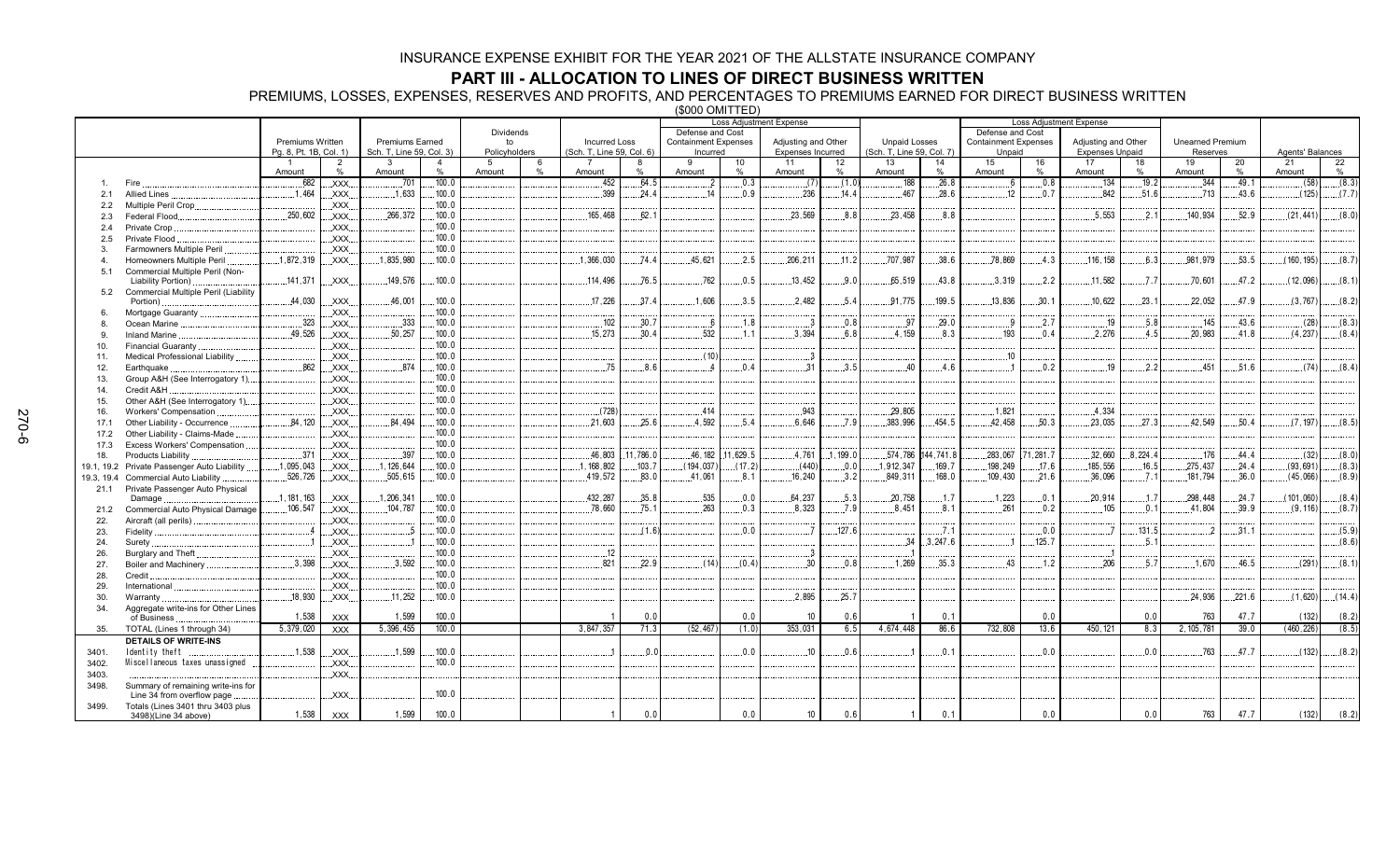**PART III - ALLOCATION TO LINES OF DIRECT BUSINESS WRITTEN (Continued)<br>PREMIUMS, LOSSES, EXPENSES, RESERVES AND PROFITS, AND PERCENTAGES TO PREMIUMS EARNED FOR DIRECT BUSINESS WRITTEN<br>(\$000 OMITTED)** 

|                |                                                                |                          |              |                   |      | <b>Other Underwriting Expenses</b>                       |       |                            |            |                       |                  |                                 |                         |
|----------------|----------------------------------------------------------------|--------------------------|--------------|-------------------|------|----------------------------------------------------------|-------|----------------------------|------------|-----------------------|------------------|---------------------------------|-------------------------|
|                |                                                                | Commission and Brokerage |              | Taxes, Licenses & |      | Other Acquisitions, Field<br>Supervision, and Collection |       |                            |            | Other Income Less     |                  | Pre-Tax Profit or Loss          |                         |
|                |                                                                | Expenses Incurred        |              | Fees Incurred     |      | <b>Expenses Incurred</b>                                 |       | General Expenses Incurred  |            | <b>Other Expenses</b> |                  | <b>Excluding All Investment</b> |                         |
|                |                                                                | 23                       | 24           | $\overline{25}$   | 26   | 27                                                       | 28    | 29                         | 30         | 31                    | 32               | 33                              | 34                      |
|                |                                                                | Amount                   | $\%$         | Amount            | $\%$ | Amount                                                   | $\%$  | Amount                     | %          | Amount                | %                | Amount                          | %                       |
| $\mathbf{1}$ . | Fire.                                                          | .76                      | 10.9         | 8 <sup>1</sup>    | .1.2 | $\overline{56}$                                          | 0.8   | .69                        | .9.8       | . .9                  | $\overline{1.3}$ | .54                             | .76                     |
| 2.1            | Allied Lines                                                   | 164                      | .10.0        | 30                | 1.8  | 63                                                       | 3.9   | .223                       | .13.7      | (23)                  | (1.4)            | .482                            | .29.5                   |
| 2.2            |                                                                |                          |              |                   |      |                                                          |       |                            |            |                       |                  |                                 |                         |
| 2.3            | Federal Flood                                                  | .36,658                  | .13.8        | .7.500            | .2.8 |                                                          | 0.0   | 8.973                      | 3.4        |                       | 0.0              | .24.204                         | .9.1                    |
| 2.4            | Private Crop.                                                  |                          |              |                   |      |                                                          |       |                            |            |                       |                  |                                 |                         |
| 2.5            | Private Flood                                                  |                          |              |                   |      |                                                          |       |                            |            |                       |                  |                                 |                         |
| 3              |                                                                |                          |              |                   |      |                                                          |       |                            |            |                       |                  |                                 |                         |
| 4              | Homeowners Multiple Peril.                                     | 209,063                  | .11.4        | .49,549           | 2.7  | 99,887                                                   | 5.4   | 52,052                     | .2.8       | .20, 151              | .1.1             | (172, 283)                      | (9.4)                   |
| 5.1            |                                                                | .15.609                  | .10.4        | .3.313            | .2.2 | .7,453                                                   | .5.0  | .15, 194                   | .10.2      | 123                   | .0.1             | (20, 582)                       | (13.8)                  |
| 5.2            | Commercial Multiple Peril (Liability Portion)                  | 4.164                    | 9.1          | 895               | 1.9  | .1,736                                                   | 3.8   | .5.147                     | .11.2      | (91)                  | (0.2)            | 12.654                          | .27.5                   |
| 6              |                                                                |                          |              |                   |      |                                                          |       |                            |            |                       |                  |                                 |                         |
| 8              | Ocean Marine                                                   | .41                      | .12.2        | $6 \ldots$        | .1.7 | .40                                                      | .12.2 | .37                        | .11.2      | .5                    | .1.5             | .102                            | .30.8                   |
| 9              |                                                                | 8.950                    | 17.8         | 979               | 1.9  | .2.652                                                   | 5.3   | 2.043                      | .4.1       | 161                   | 0.3              | .16.595                         | .33.0                   |
| 10.            |                                                                |                          |              |                   |      |                                                          |       |                            |            |                       |                  |                                 |                         |
| 11.            |                                                                |                          |              |                   |      |                                                          |       |                            |            |                       |                  |                                 |                         |
| 12.            | Earthquake.                                                    | .103                     | .11.8        | 20                | .2.3 | .49                                                      | .5.6  | 22                         | .2.5       | $\overline{1}$        | 0.1              | .571                            | .65.3                   |
| 13.            |                                                                |                          |              |                   |      |                                                          |       |                            |            |                       |                  |                                 |                         |
| 14.            | Credit A&H                                                     |                          |              |                   |      |                                                          |       |                            |            |                       |                  |                                 |                         |
| 15.            |                                                                |                          |              |                   |      |                                                          |       |                            |            |                       |                  |                                 |                         |
| 16.            | Workers' Compensation                                          |                          |              |                   |      |                                                          |       | 1,315                      |            |                       |                  | (1,944)                         |                         |
| 17.1           | Other Liability - Occurrence                                   | .9.723                   | .11.5        | .1,722            | .2.0 | .5,601                                                   | 6.6   | 4.800                      | .5.7       | 847                   | .1.0             | .30,653                         | .36.3                   |
| 17.2           | Other Liability - Claims-Made                                  |                          |              |                   |      |                                                          |       |                            |            |                       |                  |                                 |                         |
| 17.3           |                                                                |                          |              |                   |      |                                                          |       |                            |            |                       |                  |                                 |                         |
| 18.            | Products Liability                                             | .33                      | .8.2         | $.5\,$            | .1.3 | .9                                                       | .2.2  | .65                        | 16.5       | $\ldots$ (2)          | (0.6)            |                                 | $(97, 464)$ (24, 543.2) |
|                |                                                                | 125.819                  | .11.2        | .34,539           | .3.1 | .101,733                                                 | 9.0   | .134,857                   | .12.0      | .11.147               | .1.0             | (233.482)                       | (20.7)                  |
| 19.3, 19.4     | Commercial Auto Liability                                      | .41,447                  | .8.2         | .15,284           | .3.0 | .9,965                                                   | .2.0  | .52,060                    | .10.3      | (275)                 | (0.1)            | (90, 289)                       | (17.9)                  |
| 21.1           |                                                                | .134, 194                | .11.1        | .33,762           | .2.8 | .86,931                                                  | .7.2  | .74,988                    | .6.2       | .12,046               | .1.0             | .391,453                        | .32.4                   |
| 21.2           | Commercial Auto Physical Damage                                | 8.248                    | .7.9         | 2.438             | 2.3  | .1.493                                                   | .1.4  | .7.143                     | 6.8        | (210)                 | (0.2)            | (1.992)                         | (1.9)                   |
| 22.            |                                                                |                          |              |                   |      |                                                          |       |                            |            |                       |                  |                                 |                         |
| 23.            |                                                                |                          | 5.6          |                   | 1.0  |                                                          | 1.6   | $\overline{\phantom{0}}$ 1 | 12.1       |                       | (0.1)            | (3)                             | (46.4)                  |
| 24.            |                                                                |                          |              |                   |      |                                                          |       |                            |            |                       |                  | (15)                            | .100.0                  |
| 26.            |                                                                | 311                      | 8.6          | 56                | 1.6  | 80                                                       | 2.2   | 598                        | 16.6       | (35)                  | (1.0)            | 1.674                           | .46.6                   |
| 27.            |                                                                |                          |              |                   |      |                                                          |       |                            |            |                       |                  |                                 |                         |
| 28.            | Credit.                                                        |                          |              |                   |      |                                                          |       |                            |            |                       |                  |                                 |                         |
| 29.            | International.                                                 |                          |              |                   |      |                                                          |       | .204                       |            |                       |                  | 8,153                           | .72.5                   |
| 30.            | Warranty.                                                      |                          |              |                   | 2.5  |                                                          | 5.7   |                            | .1.8       |                       |                  |                                 |                         |
| 34.            |                                                                | 170<br>594,771           | 10.6<br>11.0 | 40<br>150, 146    | 2.8  | 91<br>317,841                                            | 5.9   | 56<br>359,846              | 3.5<br>6.7 | 19<br>43,873          | 1.2<br>0.8       | 1,251<br>(130, 197)             | 78.2<br>(2.4)           |
| 35.            | TOTAL (Lines 1 through 34)                                     |                          |              |                   |      |                                                          |       |                            |            |                       |                  |                                 |                         |
|                | <b>DETAILS OF WRITE-INS</b>                                    |                          |              |                   |      |                                                          | .5.7  | 56                         |            |                       |                  |                                 |                         |
| 3401.          | Identity theft                                                 | .170                     | 10.6         | 39                | 2.4  | 91                                                       |       |                            | .3.5       | 19                    | .1.2             | .1,252                          | .78.3                   |
| 3402.          |                                                                |                          |              |                   |      |                                                          |       |                            |            |                       |                  | (1)                             |                         |
| 3403.          |                                                                |                          |              |                   |      |                                                          |       |                            |            |                       |                  |                                 |                         |
| 3498.          | Summary of remaining write-ins for Line 34 from overflow page. |                          |              |                   |      |                                                          |       |                            |            |                       |                  |                                 |                         |
| 3499.          | Totals (Lines 3401 thru 3403 plus 3498)(Line 34 above)         | 170                      | 10.6         | 40                | 2.5  | 91                                                       | 5.7   | 56                         | 3.5        | 19                    | 1.2              | 1,251                           | 78.2                    |